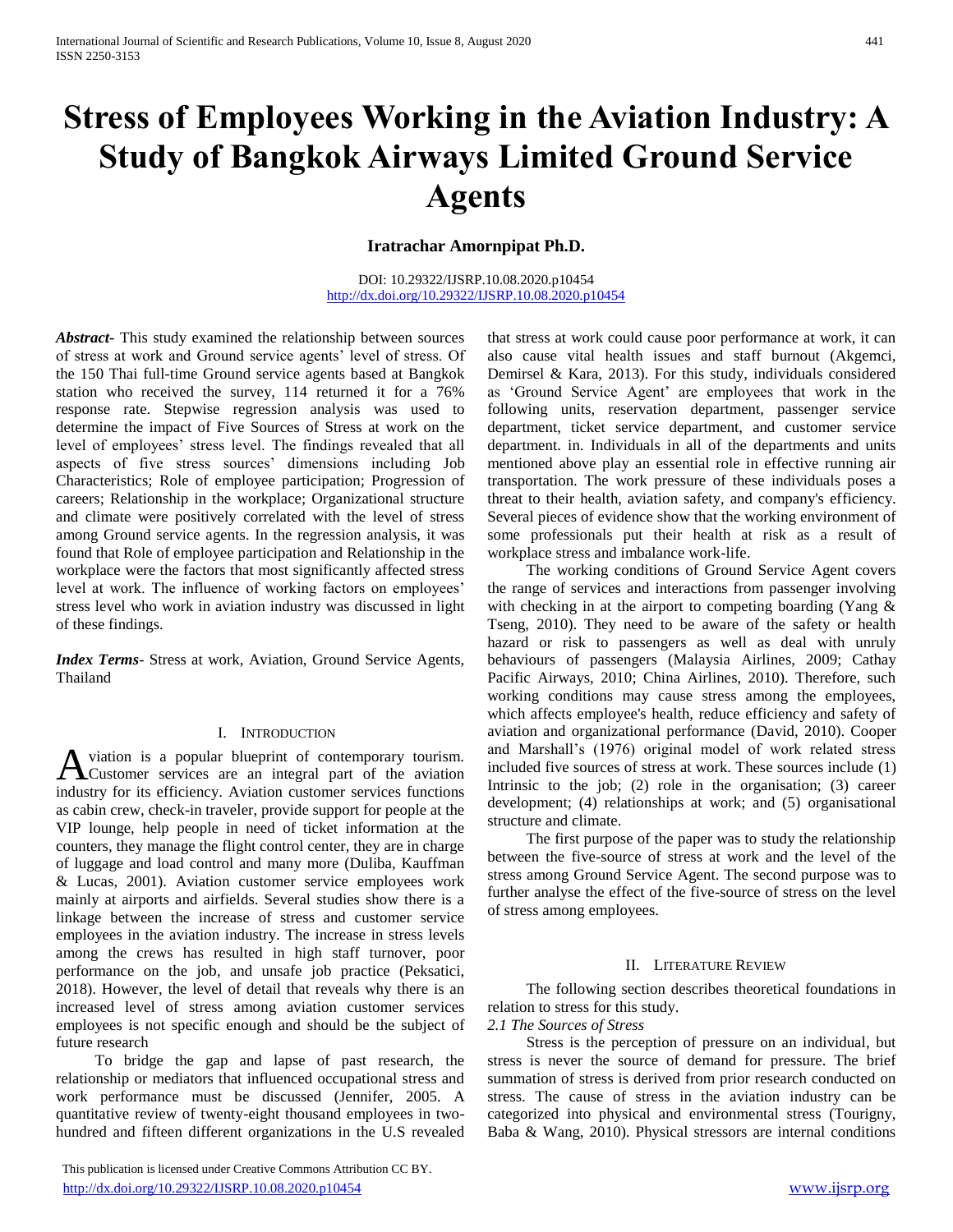or factors that affect people, while environmental stressors are external factors that affect people or cause stress. Internal factor has an effect on the body in the form of pains, sleeplessness, hunger, etc. while external factors are environmental factors that affect individuals such as heat, pollution, noise, overcrowding. The familiar environmental and physical stressors cabin crews are usually exposed to are warning horns, continuous radio communication noise, irregular temperature, vibration noise from engines, limited workspace, lighting, and air quality, (O'Flaherty, 2016).

 The work involves the coordination of services and handling critical issues, which constitutes an increased level of stress. Apart from physical and environmental factors that cause stress in the aviation industry, there are other sources of stress. For instance, employees might have a conflict with the demand for excellent services or face pressure from top management wanting instant performance. An unpleasant situation may present itself when the employees try to satisfy management and bow to work pressure. Such may result in the transfer of pressure to customers and unable to communicate or serve them properly (Cheng-Hua & Hsin-Li, 2012; Yang & Tseng, 2010)

 The amount of a stress a person experience at work can derive from the intensive role of employee participation, interpersonal conflicts at the workplace, work demands and their intrinsic nature, slow progression of careers as well as the fragmented nature of organizational structure and climate (Faragher et al., 2004). According to Cooper and Marshall's model of 1976, five causal factors of workplace stress are conceptualized. Johnson et al., (2005) have concluded the five sources including:

- (1) Intrinsic to the job, including factors such as poor physical working conditions, work overload or time pressures;
- (2) Role in the organisation, including role ambiguity and role conflict;
- (3) Career development, including lack of job security and under/over promotion;
- (4) Relationships at work, including poor relationships with your boss or colleagues, an extreme component of which is bullying in the workplace; and
- (5) Organisational structure and climate, including little involvement in decision-making and office politics

# *2.2 The Effect of Stress*

 The effect of stress on humans can either be negative or positive; the consequences can be psychological and physiological. Stress is usually perceived as an adaptation process. The absence of stress could result in the body being too relaxed and not active enough to cope with demanding situations. The nervous system is affected by stressful situations and aligns with the way the body deals with it. There is an increased discharge of epinephrine (a type of adrenaline) in the bloodstream. Such is a hormone responsible for several activities in the body, which are bodily responses, it improves the metabolic rate, stimulates heart actions, and increases the blood pressure. Adrenaline is a stimulant that is powerful in helping the body to respond to specific situation and cope with stressful situations. An excessive release of adrenaline may occur when an issue is too harsh or overwhelming. Excessive release of epinephrine results in over-stimulation and someone in that

 This publication is licensed under Creative Commons Attribution CC BY. <http://dx.doi.org/10.29322/IJSRP.10.08.2020.p10454> [www.ijsrp.org](http://ijsrp.org/)

position may not be able to cope with stressful situations. Such would result in I a panic which is typically at the extreme. Panic renders people useless in responding to a situation in a useful manner.

 When excess epinephrine (adrenaline) is pumped into the bloodstream, the body will start to show visible signs of stress. The very first and necessary steps of managing stress are to recognize the signs the body exhibit due to stress (Muhammad, 2017). The common symptoms of stress are physiologically related, such as chest pains, high blood pressure, and increased pulse rate. Respiratory related symptoms of stress are dizziness, hyperventilation, and shortness of breath. Other random physiological symptoms of stress are headaches, muscular tension, lack of sleep (Ahmad & Zakaria, 2015). Psychological symptoms of stress are depression, guilt, low self-esteem, anger and loss of control.

 Furthermore, the typical effects of stress in most situations includes: poor judgment, difficulty in focusing or concentrating on a task, mistakes, poor memory, sluggishness, low morale, cutting corners, hyperactivity, poor decision making, looking for easy way out while ignoring serious threats, avoiding responsibility, passing it to other people, procrastination and delay of action or plans, hasty action due to adrenaline and alertness level, and unwillingness to try new things. In the case of crewmember, high significant stress during a flight result in switching to unsafe or old practices and procedures, using informal phraseology during communication, switching to local language or dialect when not necessary, searching for items in an old location (Haung, Webb, Zourrdous & Acevedo, 2013).

# III. METHODOLOGY AND METHODS

 In this section, we describe the population and data collection techniques, the instrumentation, and the data analyses used.

# *3.1 Population and Data Collection*

 The population in this study was the 150 Ground Service agents based in Bangkok Station employed by Bangkok Airways Public Company Limited. All of Ground Service agents were sent a questionnaire online with a statement that completion of the questionnaire would constitute agreement of informed consent. There were 114 questionnaires returned.

 The majority of faculty were female (86.0%). The average range of age was 31-40 years old (45.6%), with almost the same percent in the age below 30 years old group (44.7%). Most had Bachelor degree (91.2%). More than 7 years of working experience in this company were the most participants of this sample (48.2%). An average of working hours was 40-48 hours per week.

# *3.1 Instrumentation*

 The questionnaire contained three sections - Demographic information, Five Source of Stress at Work, and Stress Level. The language used in the questionnaire was Thai.

 **Five Sources of Stress at Work.** This instrument was developed based on Cooper and Marshall's model (1976). There were 25 items with a five-point Likert-type scale. (1, "strongly disagree" to 5, "strongly agree"). The instrument included five dimensions, Job Characteristics; Role of employee participation;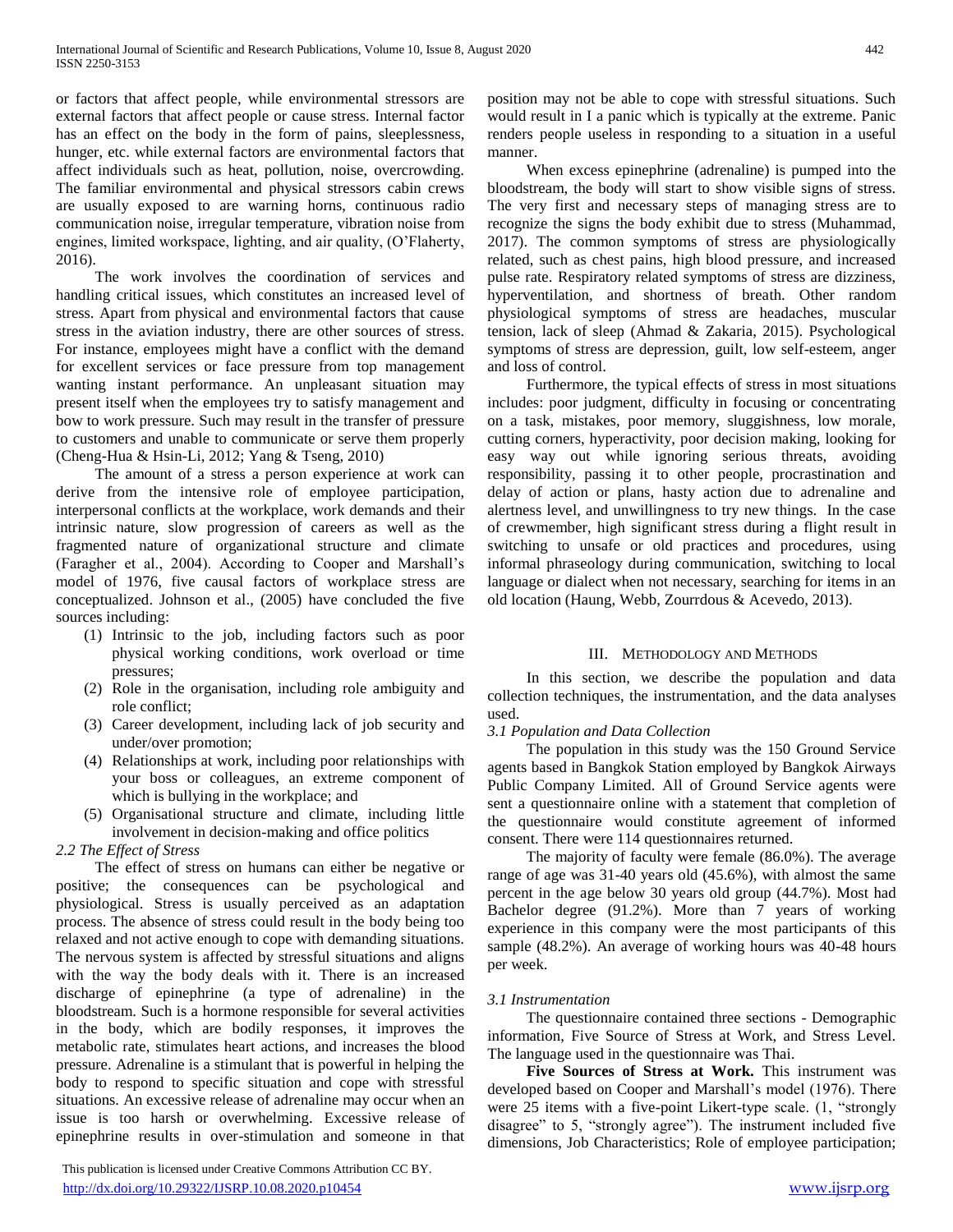Progression of careers; Relationship in the workplace; Organizational structure and climate. The overall reliability is 0.78.

 **Stress Level.** This instrument was developed by Department of Mental Health Thailand. The participants were asked to assess their stress level within the last 3 months by giving frequency rating score (1, "never" to  $5 =$  "always"). The total items were 10, with the overall reliability at8.89.

# *3.2 Data Analysis and Results*

# 3.2.1 Descriptive Statistics

 In Table 1 presents the overall mean values and relationship of Five Sources of Stress at Work and Stress Level among Bangkok Airways Ground service agents. The results of the Pearson showed that each dimension of Five Sources of Stress was positively related to the level of stress. The category that correlated the highest was "Relationship in the workplace" (r = 0.81), The correlation between an aggregate Five Sources of Stress and Stress level was also positively related  $(r = 0.47)$ .

| Variables                                                    | Mean | S.D. | (1)                      | (2)            | (3)      | (4)      | (5)      | (6)            | (7) |
|--------------------------------------------------------------|------|------|--------------------------|----------------|----------|----------|----------|----------------|-----|
| (1) Job Characteristics                                      | 3.02 | .52  | -1                       |                |          |          |          |                |     |
| (2) Role of employee participation                           | 3.12 | .76  | $.94**$                  | $\overline{1}$ |          |          |          |                |     |
| (3) Progression of careers                                   | 3.76 |      | $0.65$ .91 <sup>**</sup> | $.89***$       |          |          |          |                |     |
| (4) Relationship in the workplace                            | 3.00 | 0.64 | $.90^{**}$               | $.89***$       | $.88***$ |          |          |                |     |
| Organizational structure and<br>(5)<br>climate               | 3.12 |      | $0.48$ .82 <sup>**</sup> | $.83***$       | $.80***$ | $.85***$ |          |                |     |
| (6) Overall Five Sources of Stress                           | 3.04 | 0.35 | $.98**$                  | $.97**$        | $.95**$  | $.95**$  | $.86**$  | $\blacksquare$ |     |
| (7) Overall Stress Level                                     | 2.75 | 0.71 | $.65***$                 | $.69***$       | $.49***$ | $.81**$  | $.69***$ | $.47***$       |     |
| **. Correlation is significant at the 0.01 level (2-tailed). |      |      |                          |                |          |          |          |                |     |

**Table 1 Means, Standard Deviations, and Correction**

#### 3.2.2 Stepwise Multiple Regression

 The use of stepwise regression analysis was conducted in which each stress force was entered as predictors and level of stress as an outcome variable. This aimed to determine which stress source was affected the level of stress among Ground Service Agent. The result as presented in Table 2 showing that "Role of employee participation" had a significant positive effect on the level of stress and explained 48% of the variance in stress level, followed by "Relationship in the workplace", adding 4% to the total explanation of variance of 51% in stress level. Moreover, standardized Beta weights were significant  $(p \le 0.01)$ for the two retained variables as shown in Table 2.

| Model | R                | R <sub>2</sub> | Adjusted R2 | Std. Error | $\Delta R2$ | Standardized<br>Beta | Sig.    |
|-------|------------------|----------------|-------------|------------|-------------|----------------------|---------|
| a     | .69a             | .48            | .48         | .27        | .48         | .69                  | $.000*$ |
|       | .72 <sub>b</sub> | .52            | .51         | .26        | .04         | .73                  | $.000*$ |

**Table 2 Impact of Leadership behaviors on organizational commitment**

a. Predictors: Role of employee participation

b. Predictors: Relationship in the workplace

# IV. DISCUSSION AND RECOMMENDATIONS

 Conclusively, there is a strong relationship between the five causal factors of workplace stress and the stress levels of employees. The results of this study emphasised that the Role participation factor and Relationship in the workplace are the two influential factors affecting the stress level of the Ground Service Agents. The results can interpret that due to the required conditions of the task itself, the Ground Service Agents have to rely on human coordination. Also the employees may find themselves working with multiple supervisors and co-workers due to the duty limitation, therefore they get caught up in

 This publication is licensed under Creative Commons Attribution CC BY. <http://dx.doi.org/10.29322/IJSRP.10.08.2020.p10454> [www.ijsrp.org](http://ijsrp.org/)

situations where they do not know whose instructions to follow or what exactly is expected of them.

 In addition, the result also supported Marshall and Cooper (1976) model that interpersonal relations among employees can trigger work stress. This could be the relationship that exists between employees and their supervisors, fellow worker or subordinates. Concerning the organizational structure/ climate factor, Cooper and Marshall (1976) indicate that things like management style, communication patterns and the extent of an employee's participation in decision-making can affect an employee's work performance.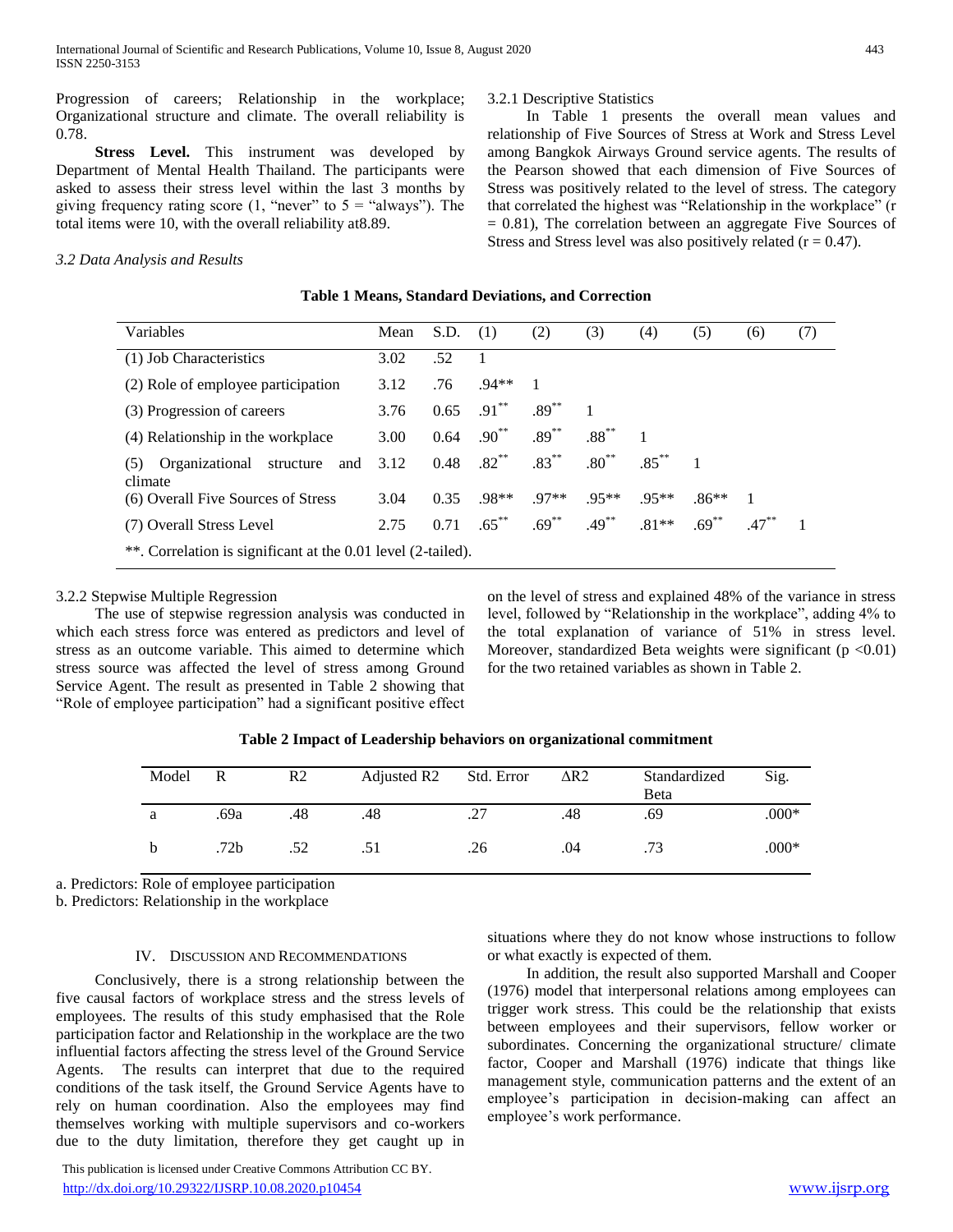Employees must have the knowledge to manage stress during operations time that may be different as the shift-work condition is required. The methods to deal with stress are reactive and proactive (Vindas et al., 2017). Actions taken beforehand to prevent stress are called proactive, which enables one to improve the reactive coping methods. For instance, using some emergency methods or having an excellent plan is preventive and makes it much easier to manage sudden occurrences. Generally, regular rehearsal and preparation make one to acquire mastery and self-belief, which could eminently reduce stress level. Specific stressors encountered in flight could be challenging to avoid (Radhika, 2018). The most suitable measure for coping with most stressors encountered in the aviation industry involves a combination of serious training before a performing the task with corrective measures while in operations (Dural, & Genc, 2009).

 Therefore, the organization should regularly train the cabin crew members in order to equip them with the knowledge of methods of managing some flight situations not always experienced and how to deal with tough situations to reduce stress that are not frequently encountered and the ability to apply these methods effectively, in order to ensure safety and minimize stress (Peksatici, 2018). Furthermore, the organization should help the Ground Service Agents to put plans in place before a flight to manage scenarios and threats should they occur and adequately inform them about the plans. This will enhance their alertness and ability to handle stressful situations. Again, the organization should ensure to make good use of all resources in their possession that will help the crew deal utilize information and bring down stress levels. The organization should also try to share tasks to reduce too much workload and advise the Ground Service Agents to do things beforehand when possible, to avoid rushing behaviors (Peksatici, 2018).

#### V. CONCLUSION

 The intrinsic nature of work demands could translate into long working hours for employees due to heavy workloads that in turn creates a work-life conflict causing direct consequences on the well-being of employees and consequently high-stress levels. Sometimes the nature of work leaves employees without any sense of autonomy, meaning that they cannot make even the most basic decisions leaving them under so much pressure.

 It is essential to find ways to deal with employee's stress before and after flights. Utilizing proactive and reactive measures is a great way to solve acute stress (Vindas et al., 2017). Proactive measures are otherwise known as preventive and are better than having to cope reactively. It would be better to simulate emergencies beforehand than dealing with the situation when it happens. It is about preparation and practice creates confidence and ultimately reduces the stress level (Vindas et al., 2017). Indeed, many stressors cannot be avoided, and the best way to prevent them is to prepare for them ahead of time (Dural, & Genc, 2009).

#### **REFERENCES**

- [1] Ahmad, A. H., & Zakaria, R. (2015). Pain in Times of Stress. The Malaysian journal of medical sciences : MJMS, 22(Spec Issue), 52–61.
- This publication is licensed under Creative Commons Attribution CC BY.
- <http://dx.doi.org/10.29322/IJSRP.10.08.2020.p10454> [www.ijsrp.org](http://ijsrp.org/)
- [2] Akgemci, T., Demirsel, M., & Kara, Ö. (2013). The Effect of Psychological Resilience on Employees' Burnout Level. Academic Journal Of Interdisciplinary Studies. doi: 10.5901/ajis.2013.v2n11p122
- Cheng-Hua, Y., & Hsin-Li, C. (2012). Exploring the perceived competence of airport ground staff in dealing with unruly passenger behaviors. Tourism Management, 33(3), 611-621.
- [4] China Airlines. (2010). Passenger service manual. Taipei: China Airlines. Embretson, S. E., & Reise, S. P. (2000). Item response theory for psychologists. New Jersey: Lawrence Erlbaum
- [5] Cohen, Sheldon. (1980). Aftereffects of stress on human performance and social behavior: A review of research and theory. Psychological bulletin. 88. 82-108. 10.1037//0033-2909.88.1.82.
- [6] Cathay Pacific Airways. (2010). Airports customer services policies and procedures. Hong Kong: Cathay Pacific Airways Ltd
- [7] Cooper, C. L., & Marshall, J. (1976). Occupational sources of stress: A review of the literature relating to coronary heart disease and mental ill health. Journal of Occupational Psychology, 49, 11- 28
- [8] Dahlstrom, N & Laursen, Jimisola & Bergström, Johan & , Introduction. (2008). Crew Resource Management, Threat and Error Management, and Assessment of CRM Skills. (Vindas et al., 2017)
- [9] David, D. (2010). Aircrew Fatigue, Sleep Need and Circadian Rhythmicity. Human Factors in Aviation., 401-436.
- [10] Dural, Uzay & Genc, Ruhet. (2009). Flight anxiety, coping and management. British Travel health association journal. 14. 26.
- [11] Duliba, K., Kauffman, R., & Lucas, H. (2001). Appropriating Value from Computerized Reservation System Ownership in the Airline Industry. Organization Science, 12(6), 702-728. doi: 10.1287/orsc.12.6.702.10087
- [12] Faragher, E.B., Cooper, C.L. & Cartwright, S. (2004), A shortened stress evaluation tool (ASSET), Stress and Health, 20(4).
- [13] Huang, C. J., Webb, H. E., Zourdos, M. C., & Acevedo, E. O. (2013). Ca ("Healthy People 2020 goals", 2013) ("Healthy People 2020 goals", 2013) rdiovascular reactivity, stress, and physical activity. Frontiers in physiology, 4, 314. doi:10.3389/fphys.2013.00314
- [14] Jennifer, K. (2005). Stress and Performance A Review of the Literature and its Applicability to the Military. Kavanagh, Jennifer. (2005)., 75.
- [15] Johnson, S., Cooper, C., Cartwright, S., Donald, I., Taylor, P., & Millet, C. (2005). The experience of work‐related stress across occupations. Journal of managerial psychology Johnson, S., Cooper, C., Cartwright, S., Donald, I., Taylor, P., & Millet, C. (2005). The experience of work‐related stress across occupations. Journal of managerial psychology
- [16] Kabir, Syed Muhammad. (2017). Stress and Time Management.
- [17] Kapur, Radhika. (2018). Stress Management A Case Study. Learning and Development. 8. 10.5296/ijld.v8i4.13840.
- [18] Malaysia Airlines. (2009). Ground operations manual: Passenger and baggage. Kuala Lumpur: Malaysia Airlines
- [19] Medic, G., Wille, M., & Hemels, M. (2017). Short- and long-term health consequences of sleep disruption. Nature And Science Of Sleep, Volume 9, 151-161. doi: 10.2147/nss.s134864
- [20] Michie, S. (2002). Causes and Management Of Stress At Work. Occupational and Environmental Medicine, 59(1), 67-72. doi: 10.1136/oem.59.1.67
- [21] O'Flaherty, J. (2016). Critical Incident Stress Management in Airlines. In Critical Incident Stress Management in Aviation (pp. 107-122). Routledge.
- [22] Oketch-Oboth, Josiah & Odiemo, Luke. (2018). The Relationship Between Levels of Stress and Performance.
- [23] Peksatici, O. (2018). Crew Resource Management (CRM) and Cultural Differences Among Cockpit Crew - the Case of Turkey. Journal Of Aviation/Aerospace Education & Research. doi: 10.15394/jaaer.2018.1742
- [24] Tourigny, L., Baba, V., & Wang, X. (2010). Stress episode in aviation: the case of China. Cross Cultural Management: An International Journal, 17(1), 62-78. doi: 10.1108/13527601011016916
- [25] Yang, C. H., & Tseng, T. C. (2010). Practice in international airport passenger service. Taipei: Yang-Chih Book Co., Ltd